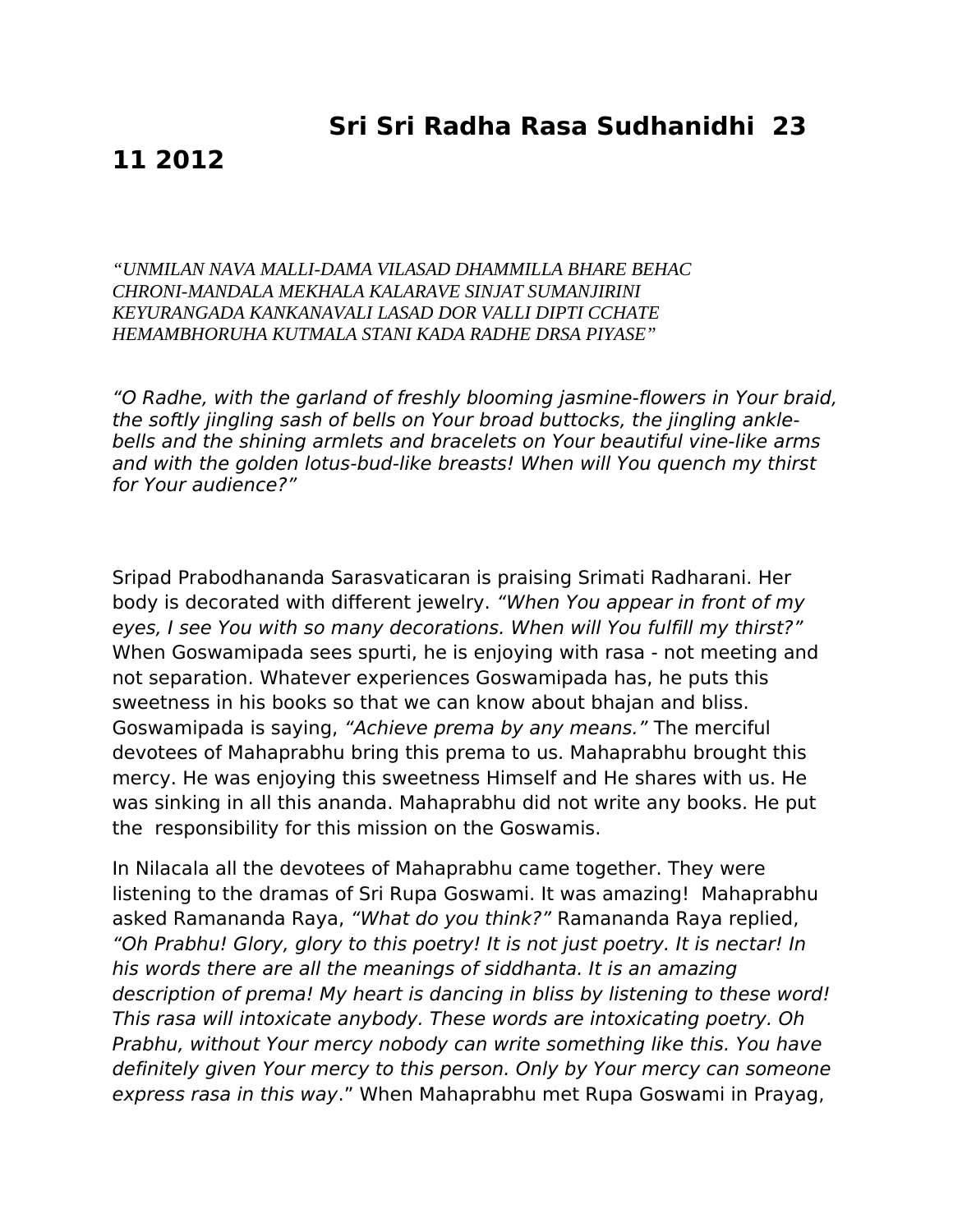He was very happy with him. How else can we preach prema rasa? This is the best way – by poetry. The hearts of all the devotees were in joy and they all blessed Rupa Goswami. Mahaprabhu asked them, "Everyone, please bless Rupa so that he will always glorify Vraja lila." It was very important that Vraja lila was glorified. This was one of the goals of Mahaprabhu. The main goal was to enjoy Radha prema and another goal was to fill the whole universe with prema. Everyone blessed Rupa – everyone was very happy with him. They praised him that he would preach prema rasa. It was the direct instruction of Mahaprabhu. Rupa Goswami himself writes, "I am an insignificant person and my heart is not pure, but still I write this poetry by the mercy of Mahaprabhu." Inside he was enjoying his bhajan.

When Sanatana Goswami wanted to leave his body – because his body was sick and he didn't want to disturbe Mahaprabhu – Mahaprabhu told him, "You will not gain anything if you leave your body like this. If I could reach Krishna in this way, I would leave millions of bodies! It is impossible to reach Krishna if you are in tama guna or raja guna. Never let your body go. Sanatana, you want to kill yourself, but your body belongs to Me! Haridas, please prohibit him to commit suicide! Your body must serve. Sanatana, you have such good fortune! Never think of killing yourself." All the books of Rupa and Sanatana are great mercy! Because of sravanam and kirtanam we can become immersed in bhajan - to get greed in raganuga bhajan and manjari bhava. These words are very powerful. They come through the ears and enters the heart - and by this our negative desires will disappear. These words are very powerful.

In this verse Goswamipada describes a very sweet mood in a sweet story. Radha was running at night to meet Krishna. When She is meeting with Krishna, it is an amazing rasa. Nobody have this strong desire to meet Krishna but the Vraja gopis. Abhi means near – near Bhagavan. Abhisar means to meet – to meet Bhagavan. Not everyone have abhisar. Somebody do bhajan in vaidhi bhakti. Some do sastra bhajan. Sastra is saying, "If you do not do bhajan and haven't left the material world, you will suffer. So do bhajan!" Somebody do bhajan out of fear. This devotee is trying to go to Bhagavan. When anartha nivrti is coming - asakti, bhava, and rati, his mind is reaching ananda. When Bhagavan enters his heart, his bhajan and prema will be called abhisar. Of course there must be some attraction. For Gaudiya vaishnavas, everything starts with greed (lobha). This is the main part of vaishnavism – of our bhajan. When lobha will come, there will be thirst for doing smaranam. How can the fish live without water? Bhaktas cannnot live without Krishna. Prema is only increasing and increasing. This prema can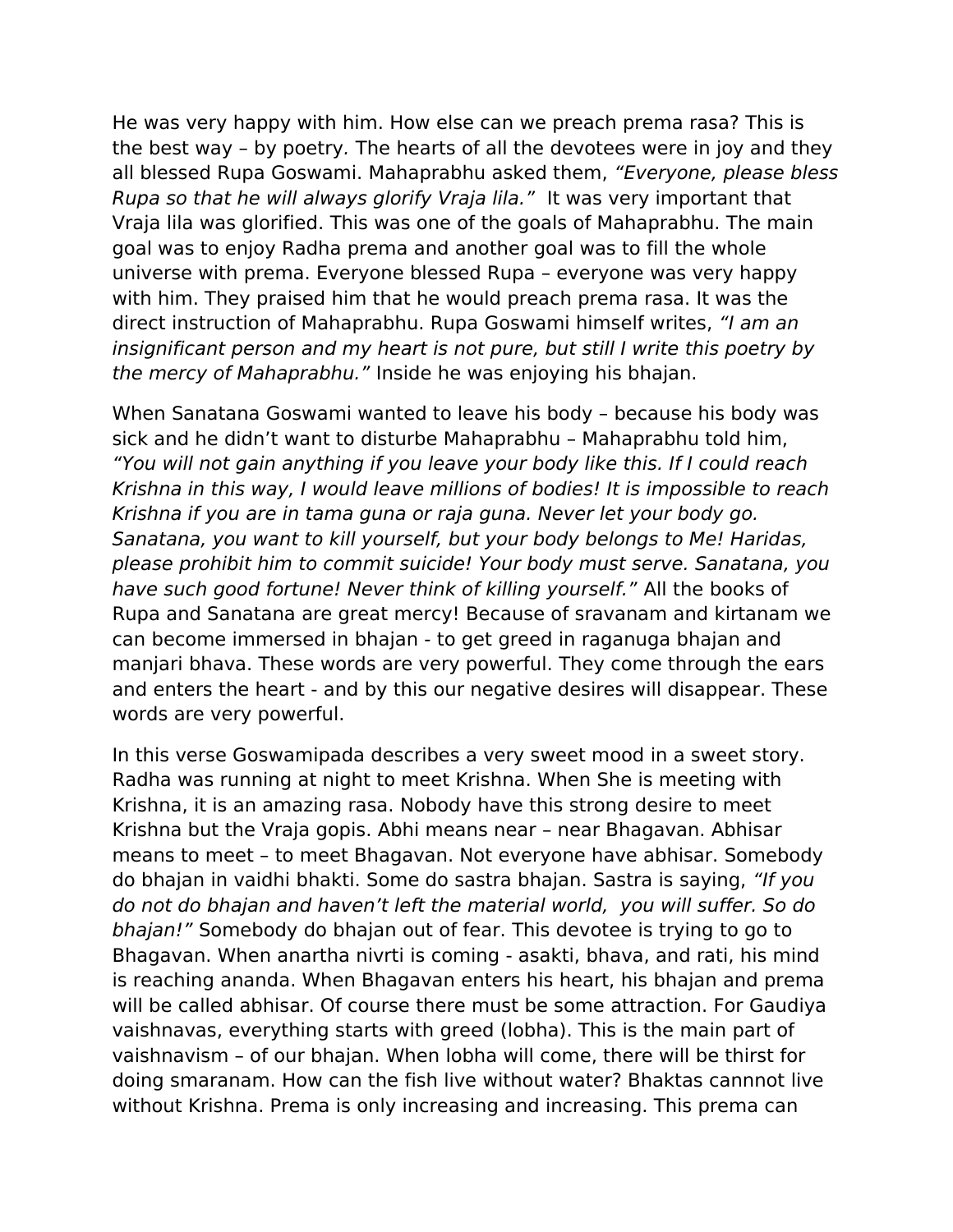never be completely fulfilled. The thirst will always remain. Devotees who are on this path are experiencing this, what to speak about the gopis? The devotees leave karma and jnana very far behind his back and they are also not interested in mukti. We cannot compare the raga of the devotee with anything else. The devotee is attracted to the sweetness of Krishna - to hear His flute and to get His darshan. He is craving darshan of Krishna. We can hear His devotees saying, "Where is Vrindavan? Where is Krishna? Where is the melody of His flute? Where is this dhama? Where is my Prabhu, Madana Mohan?" In this way the devotees are crying. We can see this mood in Bilvamangala Thakur and Jayadeva, Shandidas and Vidyapati, Rupa and Sanatana, Prabodhananda Sarasvati and Raghunnatha. All these premika devotees show us this rasa intoxication – and even Mahaprabhu Himself. He was so immersed in rasa, like no one else. Mahaprabhu was falling down on the ground. He was rolling on the ground in separation when he came to Vraja. How He was in separation in Puri! This abhisar in Vraja is the highest point of abhisar. Especially Radharani – She has the highest separation.

Radharani also has sadhana. Her sadhana is meeting with Krishna. Goswamipada describes that once there was purva raga. The sakhis say, "Oh Radhe! You have such soft feet and You walk on the thorns. Why do You walk there? Where are You going?" Radharani says, "I want to come close to Govinda." This is Her sadhana - that She wants to come to Her beloved Govinda. She walks on the thorns and in rain at night. Sometimes She gets lost – She cannot find the road. Somebody says, "How can You serve Govinda if You fall?" She walks - Her legs are in water, but She still walks. Somebody is telling Her, "You are walking with closed eyes. You are afraid – that's why You are closing Your eyes." Her girlfriends are saying, "You will get lost!" So they are taking Her hand and are helping Her, "Come, come here! We will show You the way." Radharani is saying, "I cannot stop! I need to go to Him!" Then the sakhis see a snake on the road. They are afraid that this snake will bite Radharani. This path, leading to meet with Krishna, many times has so many difficulties. Night or day – so many obstacles are on the way! Radharani is thinking, "Shyam is sitting alone in the kunja. He is suffering without Me. He is waiting for Me. It is His hope that I will come. How can I not go?" This is the path of abhisar. Prana and anuraga – everything is pulling Her. Rain is everywhere and Radharani cannot see the light when it rains. Like rivers in the rainy season – their shores overflow. The rivers rush very strongly towards the ocean. But the power of these rivers is nothing in comparison with Radharani's lobha to meet Krishna. Nothing can be compared to Her desire to meet Krishna – Her abhisar. Radharani hears the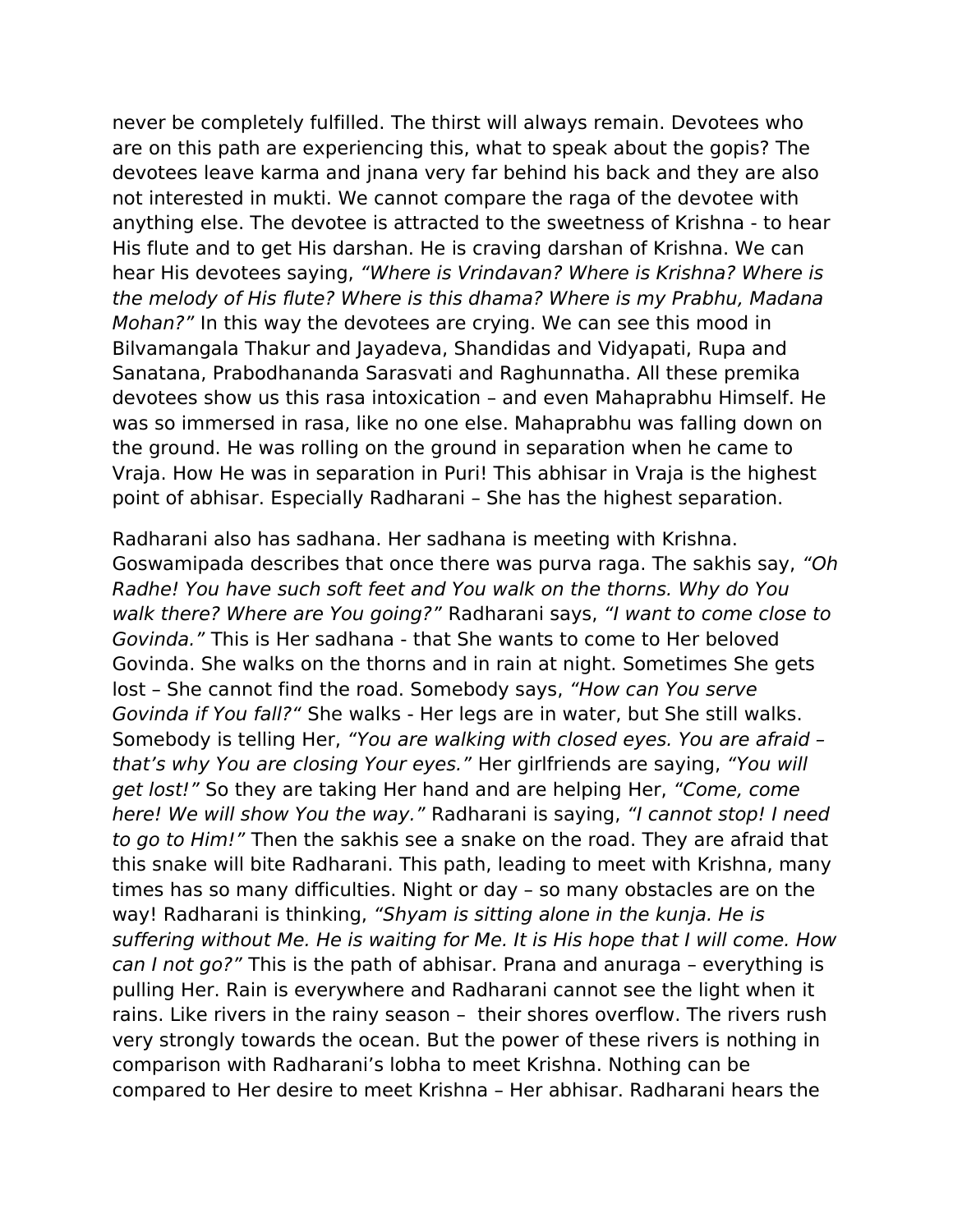flute from afar. She is running – and the sakhis hold Her hands. The sakhis say, "See what is happening now! There is a storm!" They keep Her near the door. There is lightening, strong wind, and water everywhere. The thunder is making such strong sounds! The sakhis say, "You are so tender. How can You go to Shyam now? Oh beautiful One! Save yourself for Him! You are serving Him by Your body! Are You ready to leave Your body in this storm?" Radharani doesn't reply. After some time She is saying, "Do not laugh at Me! I already left My family. Why should I be afraid of some lightening? Please let Me go!" The sakhis say, "Look, He must be at Manasi Ganga. But there is so much water there! How can You go there? It's impossible! You cannot meet Him." A woman in love can cross the ocean. Radharani says, "When I come there, Manasi Ganga will dry up." Radharani looks very tender, like a vine. But in reality She is so strong. She is so powerful and She is so self confident. There is lightening and thunder. Radharani is saying, "I am ready to serve Him by any means!" She is not doing this for Herself, but to serve Krisna.

Mahabhava doesn't have any selfishness. She doesn't have even a shadow of selfishness. She has only one desire – to make Krishna happy. Her heart is brigth with light of love for Krishna and She is so determined. Water is nothing for Her. She is saying, "This lightening will not touch Me! I have already given My life to His lotus feet. If I cannot serve Him, what is the meaning of My life? Why should I be afraid of lightening and rain?" The sakhis say, "Oh Radhe! We know very little. We do not understand You. We cannot stop You – therefore go! When we see Your prema, we are so surprised. We will go after You. Your prema is so determined and strong!"

Sripad in his kinkari form is going with Ishvari in this dark night. In this verse he is saying, "I decorate You with flowers and I put this garland on Your neck. This garland is falling apart because of the rain and the wind. Like bumblebees are drunk from flowers, so this Shyam-bee is waiting for You in the kunja. But how can You serve Him if You get lost?" Radharani is walking slowly. At night there are many snakes. In the daytime She would be very afraid. If the snakes go around Her legs when She walks She thinks, "Oh very nice, my ankle bells will not jingle if there is a snake around My legs." Her braid reaches down to Her thighs. Radharani has so many different decorations which are jingling – bracelets and necklaces. On the feet there are ankle bells – and there are also bells in Her braid. The sakhis say, "Please go slow so that Your ankle bells will not jingle so loud." She has to hide all these decorations. The kinkari is saying , "Please go slowly! How can You run? You cannot run like this! Please go slowly! I will close all Your ankle bells so that they won't make any sound. How difficult this is for Your tender